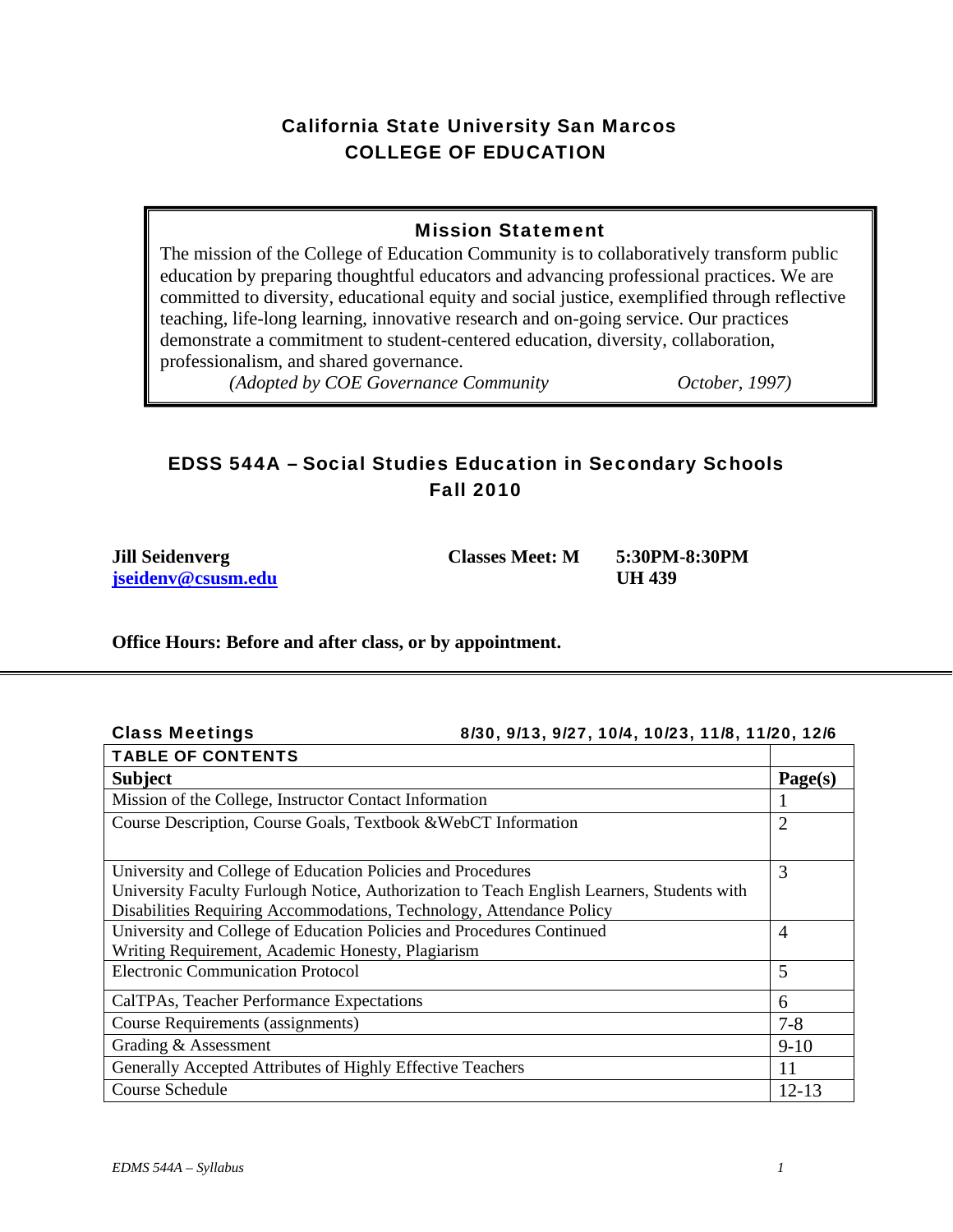### Course Description

This course is designed to introduce prospective high school teachers to the theoretical concepts, instructional methods and materials for use in history/social science instruction. Research indicates that when teachers use a variety of teaching methods integrated into the course content, students become more effectively engaged in learning. Therefore, the broad emphasis of the course will focus on the issues of planning, organization of instruction and assessment that involve all learners in higher level thinking through cognitive, affective and psychomotor activity. This instructor is committed to modeling reflective and transparent teaching in order to assist you in successfully completing the goals of this course. Social studies is perhaps the most important part of the school curriculum because it not only brings together basic skills, but it utilizes them authentically. In the social studies we wrestle with crucial questions: What kind of society do we want to have? What is a "good citizen"? Our role as educators is to help students develop responsible and thoughtful ways of thinking, believing and acting as citizens in those societies.

### Course Goals

As a result of this course, you will be able to:

1) Apply the California History/Social Science Framework, the State H/SS Standards and related documents to the classroom experience;

2) Understand the value of incorporating primary source materials, the arts, and oral history methods into social studies instruction;

3) Become aware of the multitude of community resources available to teachers and the ways in which these resources can be used to strengthen the social studies program;

4) Design lesson plans and implement them through a developmentally appropriate unit that reflects the needs of the learning community while infusing a multicultural perspective throughout.

5) Design curricula that reflect a variety of instructional strategies and that develop higher-level thinking skills through active participation;

6) More deeply appreciate the social sciences and history as a field of study.

### Required Texts

CSDE. (2000). History-Social Science Framework (for California Public Schools K-12). Sacramento, CA. (H/SS) www.cde.ca.gov/cilbranch/cfir/hsssbeup.pdf

Marzano, Robert J. et al. (2004). Classroom Instruction That Works. Alexander, VA: Association for Curriculum & Development.

World, by E. H. Gombrich. A choice of 2 books presented in class. A History of the World in 6 Glasses, by Tom Standage, or A Little History of the

#### Books shared with other classes

 Fisher, D. & Frey, N. (2007). *Improving Adolescent Literacy: Content Area Strategies at Work.* Pearson, Merrill, Prentice Hall: Upper Saddle River, NJ.

 Wiggins, Grant & McTighe, Jay (2001 or 2005). *Understanding By Design (1st or 2nd ed.).* Upper Saddle River, NJ: Prentice Hall. ISBN: 013093058X. or 9781416600350.

#### **Blackboard**

This course will have an online component using Blackboard. We will go over use in class the first week.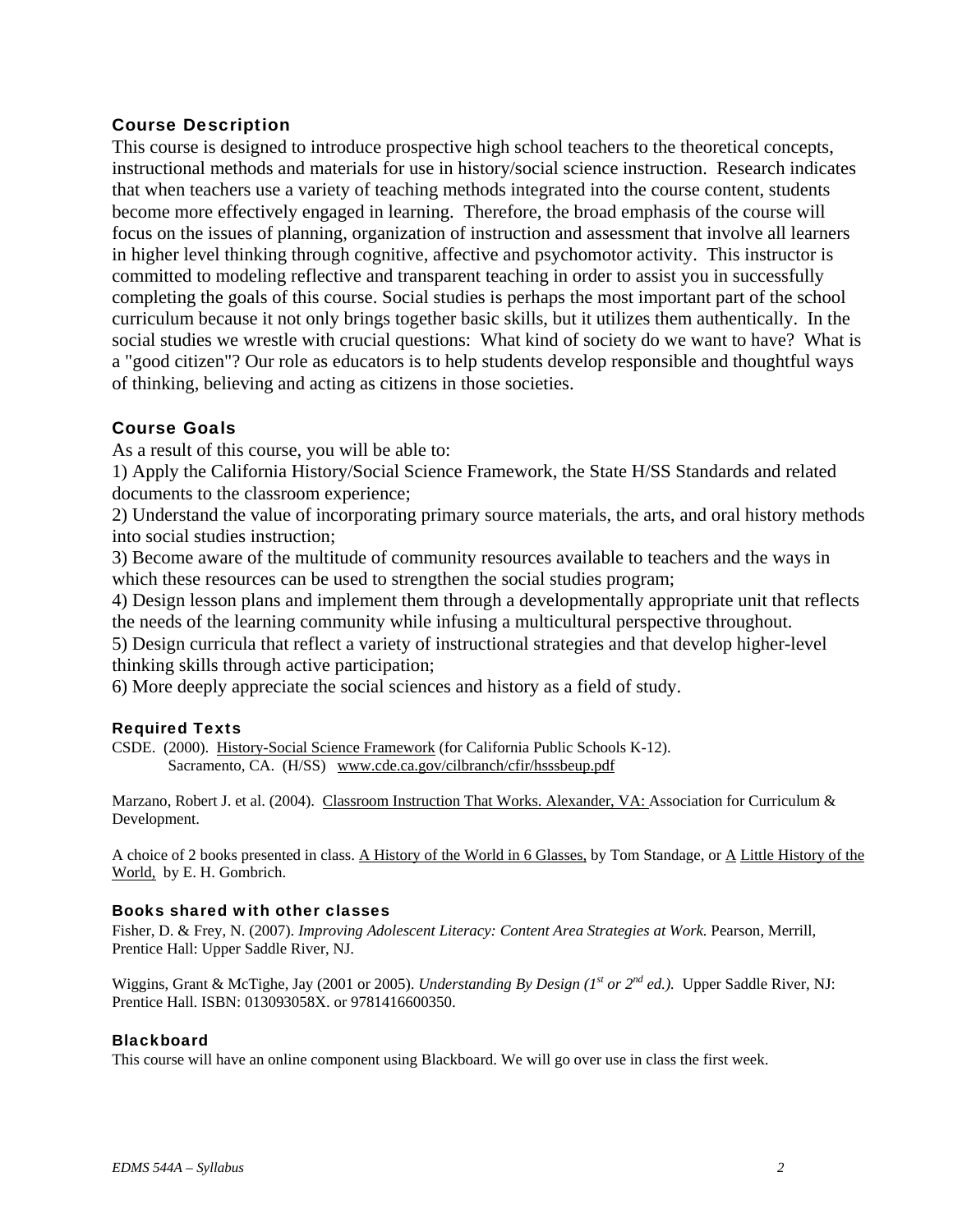### UNIVERSITY AND COLLEGE OF EDUCATION POLICIES AND PROCEDURES

### Authorization to Teach English Learners

This credential program has been specifically designed to prepare teachers for the diversity of languages often encountered in California public school classrooms. The authorization to teach English learners is met through the infusion of content and experiences within the credential program, as well as additional coursework. Students successfully completing this program receive a credential with authorization to teach English learners. See "Authorization to Teach English Learners Competencies."

 *(approved by CCTC in SB 2042 Program Standards, August 02)* 

### Students with Disabilities Requiring Reasonable Accommodations

Students are approved for services through the Disabled Student Services Office (DSS). This office is located in Craven Hall 5205, and can be contacted by phone at (760) 750-4905, or TTY (760) 750-4909. Students authorized by DSS to receive reasonable accommodations should meet with their instructor during office hours or, in order to ensure confidentiality, in a more private setting.

#### **Technology**

This course infuses technology competencies to prepare our candidates to use technologies, emphasizing their use in both teaching practice and student learning. Candidates are expected to use technology as part of their professional practice, as well as to research the topics discussed in this course.

### College of Education Attendance Policy

Due to the dynamic and interactive nature of courses in the CoE, all students are expected to attend all classes and participate actively. At a minimum, a student must attend more than 80% of class time, or s/he may not receive a passing grade for the course at the discretion of the instructor.

*For this course:* **If you miss more than 2 sessions, you will not pass the course.** If you miss 2 sessions or a Saturday double session, you are not eligible for an "A." If extenuating circumstances occur, the student should contact the instructor as soon as possible to make appropriate arrangements. Notification of an absence does not constitute an excuse.

### All University Writing Requirement

Every course at the university must have a writing requirement of at least 2500 words. This course meets that requirement through the curriculum pacing guide, lesson plans, reading and in class reflections, strategy notebook reflections, and unit outlines.

### CSUSM Academic Honesty Policy

"Students will be expected to adhere to standards of academic honesty and integrity, as outlined in the Student Academic Honesty Policy. All written work and oral presentation assignments must be original work. All ideas/materials that are borrowed from other sources must have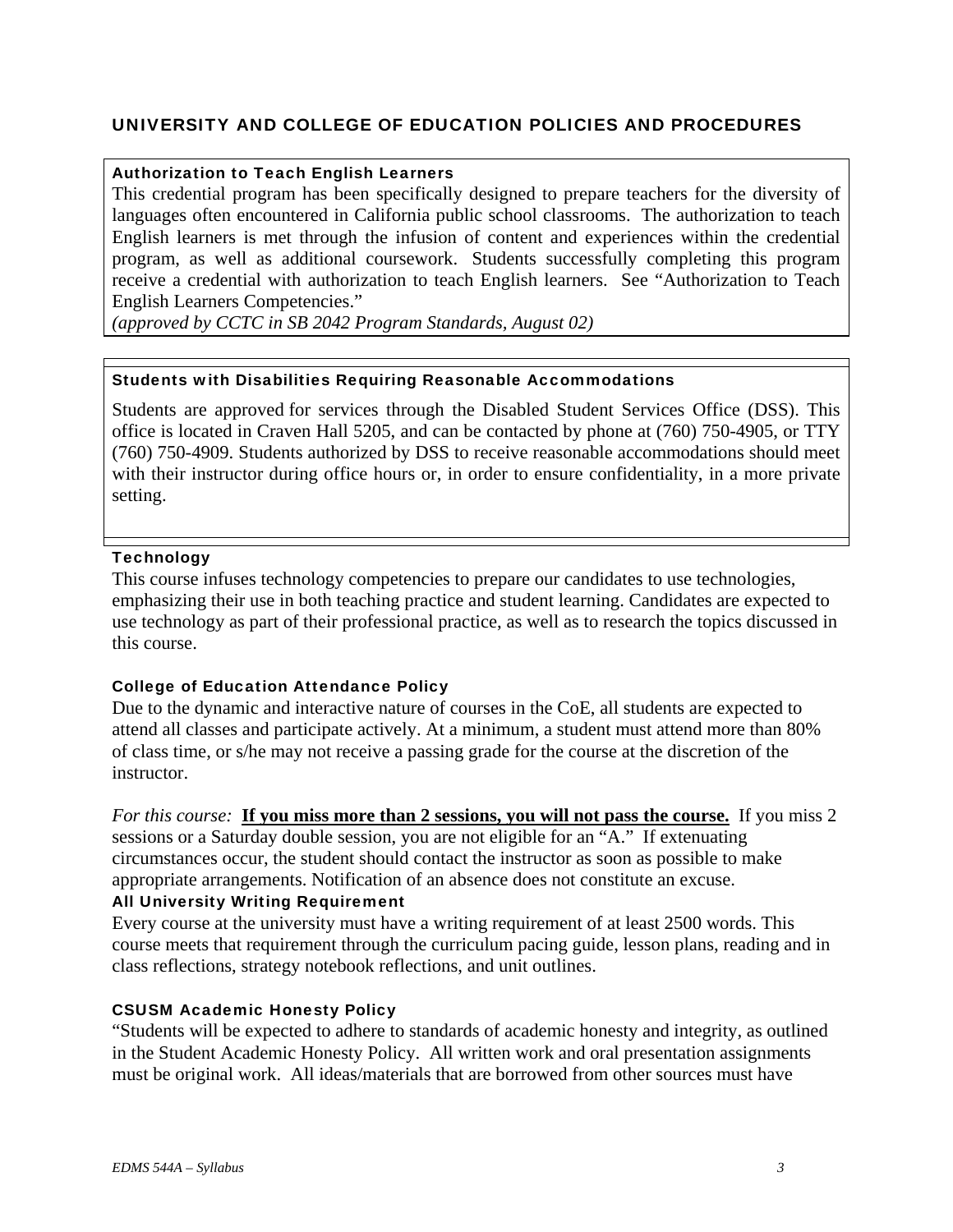appropriate references to the original sources. Any quoted material should give credit to the source and be punctuated with quotation marks.

Students are responsible for honest completion of their work including examinations. There will be no tolerance for infractions. If you believe there has been an infraction by someone in the class, please bring it to the instructor's attention. The instructor reserves the right to discipline any student for academic dishonesty in accordance with the general rules and regulations of the university. Disciplinary action may include the lowering of grades and/or the assignment of a failing grade for an exam, assignment, or the class as a whole."

Incidents of Academic Dishonesty will be reported to the Dean of Students. Sanctions at the University level may include suspension or expulsion from the University.

### Plagiarism

As a professional educator and a credential candidate, it is expected that you will do your own work, and contribute equally to group projects and processes. Plagiarism or cheating is unacceptable under any circumstances. If you are in doubt about whether your work is paraphrased or plagiarized see the Plagiarism Prevention for Students website http://library.csusm.edu/plagiarism/index.html. If there are questions about academic honesty, please consult the University catalog.

### Appeals

Every student has the right to appeal grades, or appeal for redress of grievances incurred in the context of any class. Disputes may be resolved informally with the professor, or through the formal grades appeal process. For the latter, consult Dr. Prado-Olmos, Associate Dean.

### Electronic Communication Protocol

Electronic correspondence is a part of your professional interactions. If you need to contact the instructors, e-mail is often the easiest way to do so. It is our intention to respond to all received e-mails in a timely manner. E-mail and on-line discussions are a very specific form of communication, with their own nuances and etiquette. Because e-mail is convenient and is used for both personal and professional purposes, you should be mindful of courtesies and limitations with regard to professional e-mail. You should not expect immediate responses to e-mail at any time, especially to queries posted on weekends and holidays, late at night, or early in the morning.

Reading and responding to e-mail takes a great deal of time. Often the response is more involved and complicated than can be adequately conveyed in e-mail form. If you have a multifaceted question or issue, it would probably be best to have a verbal discussion face to face or on the phone. E-mail sent in all upper case (or lower case) letters, major typos, slang, salutations that are very personal, etc. often communicate more than the sender originally intended. With that said, please be mindful of all e-mail and on-line discussion messages you send to your colleagues, to faculty members in the College of Education, or to persons within the greater educational community. All electronic messages should be crafted with professionalism and care.

Things to consider: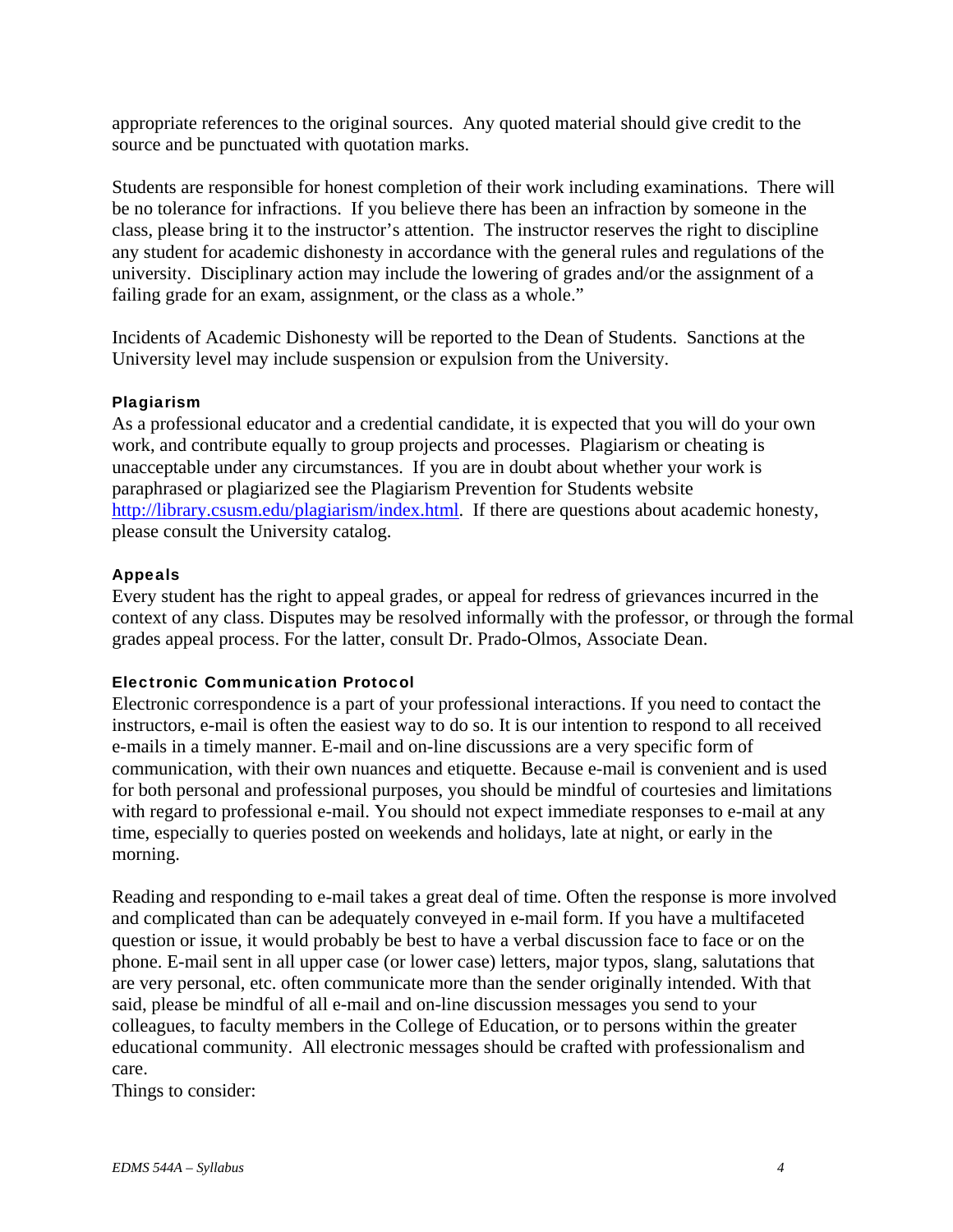- Would I say in person or on the phone what this electronic message specifically says?
- How could this message be misconstrued?
- Can this message wait until I see the recipient in person?
- Does this message represent my highest self?
- Am I sending this electronic message to avoid a face-to-face conversation?

Most importantly, recognize that emotionally-charged messages never achieve the effect for which the author had hoped. E-mail messages based on anger, frustration, and sarcasm more often than not achieve the result of damaging the writer's professional and personal reputation. Before sending such a message ask youself if you would send this to a parent, a principal, or a school board member. Likewise, if there is ever a concern with an electronic message sent to you, please talk with the author in person in order to correct any confusion. The best advice is to wait 48 hours before sending or replying to any emotionally-charged e-mail. In that time period, you will likely have developed a more professional approach, and hopefully, have concluded that the matter should be pursued in person or not at all.

### California Teacher Performance Assessment (CalTPA)

Beginning July 1, 2008 all California credential candidates must successfully complete a stateapproved system of teacher performance assessment (TPA), to be embedded in the credential program of preparation. At CSUSM this assessment system is called CalTPA or the TPA for short. To assist your successful completion of the TPA a series of informational seminars are offered over the course of the program. TPA related questions and logistical concerns are to be addressed during the seminars. Your attendance to TPA seminars will greatly contribute to your success on the assessment. Additionally, COE classes use common pedagogical language, lesson plans (lesson designs), and unit plans (unit designs) in order to support and ensure your success on the TPA and more importantly in your credential program. The CalTPA Candidate Handbook, TPA seminar schedule, and other TPA support materials can be found on the COE website: http://www.csusm.edu/coe/CalTPA/CalTPA.html

### Teacher Performance Expectation (TPE) Competencies

This course is designed to help teachers seeking the Single Subject Credential to develop the skills, knowledge, and attitudes necessary to assist schools and district in implementing an effective program for all students. The successful candidate will be able to merge theory and practice in order to realize a comprehensive and extensive educational program for all students. The following TPE's are addressed in this course:

### Primary Emphasis

TPE 1b-Subject Specific Pedagogical Skills for SS Teaching Assignment

- TPE 3- Interpretation and Use of Assessments
- TPE 4- Making Content Accessible
- TPE 6c-Developmentally Appropriate Practices in Grades 9-12
- TPE 6d-Developmentally Appropriate Practices for Special Education
- TPE 9- Instructional Planning
- TPE10- Instructional Time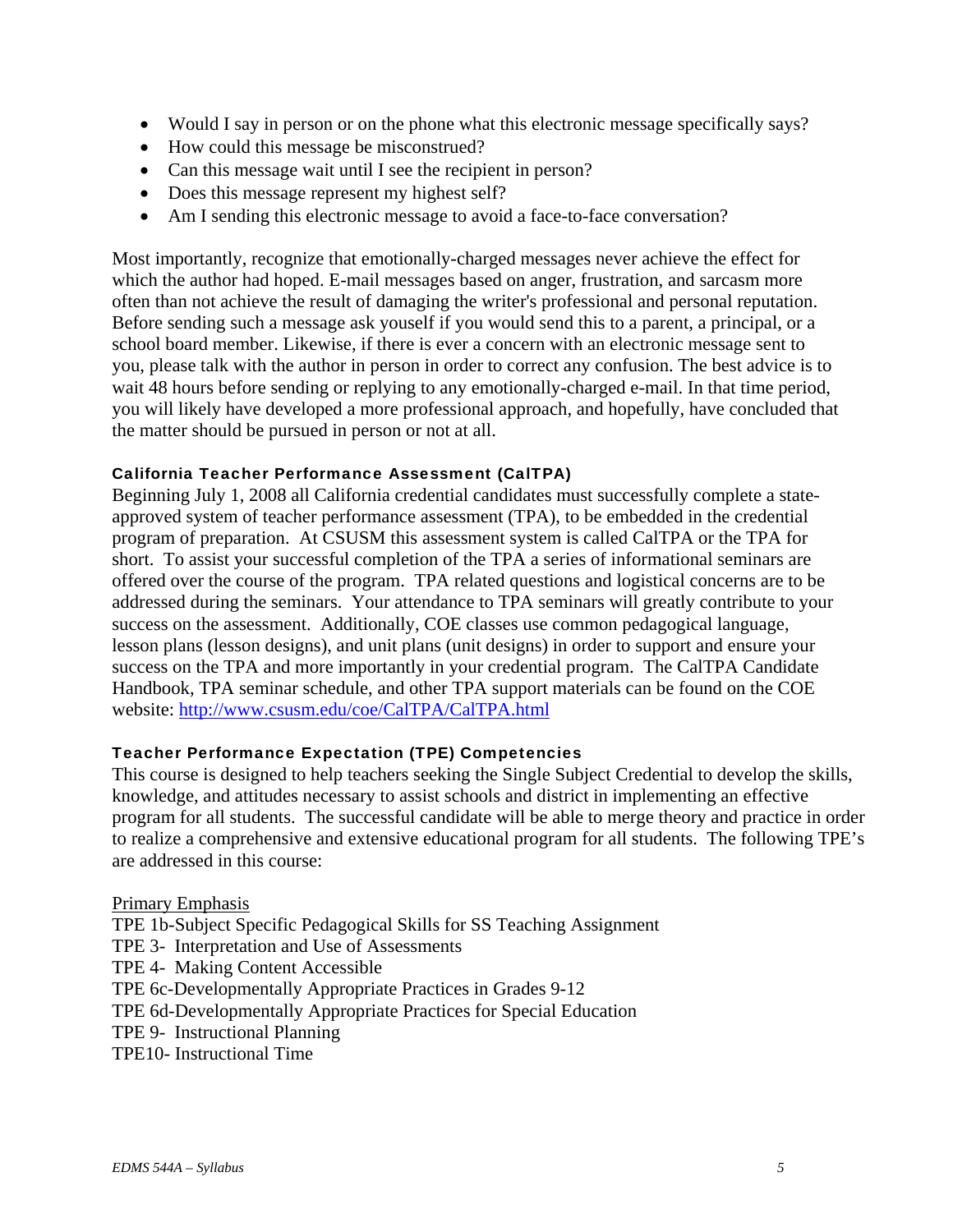Secondary Emphasis: TPE 2- Monitoring Student Learning During Instruction TPE 5- Student Engagement TPE 7- Teaching English Learners TPE11- Social Environment TPE12- Professional, Legal, and Ethical Obligation

# Course Requirements

Teacher education is a professional preparation program. It is expected that teacher candidates will come to class prepared to discuss the readings, submit required assignments, and participate in class activities. Teacher candidates are expected to adhere to academic honesty and integrity, standards of dependability, confidentiality and writing achievement. Because it is important for teachers to be able to effectively communicate their ideas to students, parents, colleagues, and administrators, writing that is original, clear and error-free is a priority for the College of Education.

 *after one week.* **It is expected that work will be turned in on time. Please discuss individual issues with the instructor. Points will be deducted if assignments are submitted late.** *Half credit for any late assignments turned in within one week of the original due date. No assignments will be accepted* 

# **ASSIGNMENTS**

Detailed assignments and rubrics will be handed out in class.

## Curriculum Pacing Guide

Each student will be responsible for creating a curriculum pacing guide for a class they are teaching in Beginning Teaching Candidacy. This pacing guide will be created using Understanding by Design methodology, the CA H/SS Standards, textbooks and other supplemental material.

# Book/Strategy Presentations

Each student will be responsible for presenting chapters and strategies from the Marzano or Fisher and Frey books. In groups, students will be responsible for presenting the information found in these books and highlighting the most useful strategies for the rest of the class by teaching a lesson using the strategy.

Students will also be responsible for using strategies from the Marzano and Fisher and Frey books to develop presentations about the choice books by Standage and Gombrich.

## Lesson Plan

### (*TPE 1b, 3, 4, 9,10*)

This lesson plan will use the universal lesson design format that includes the essential elements of a lesson. This lesson will also reflect a multicultural approach to the Social Studies and provide accommodation for diverse learners.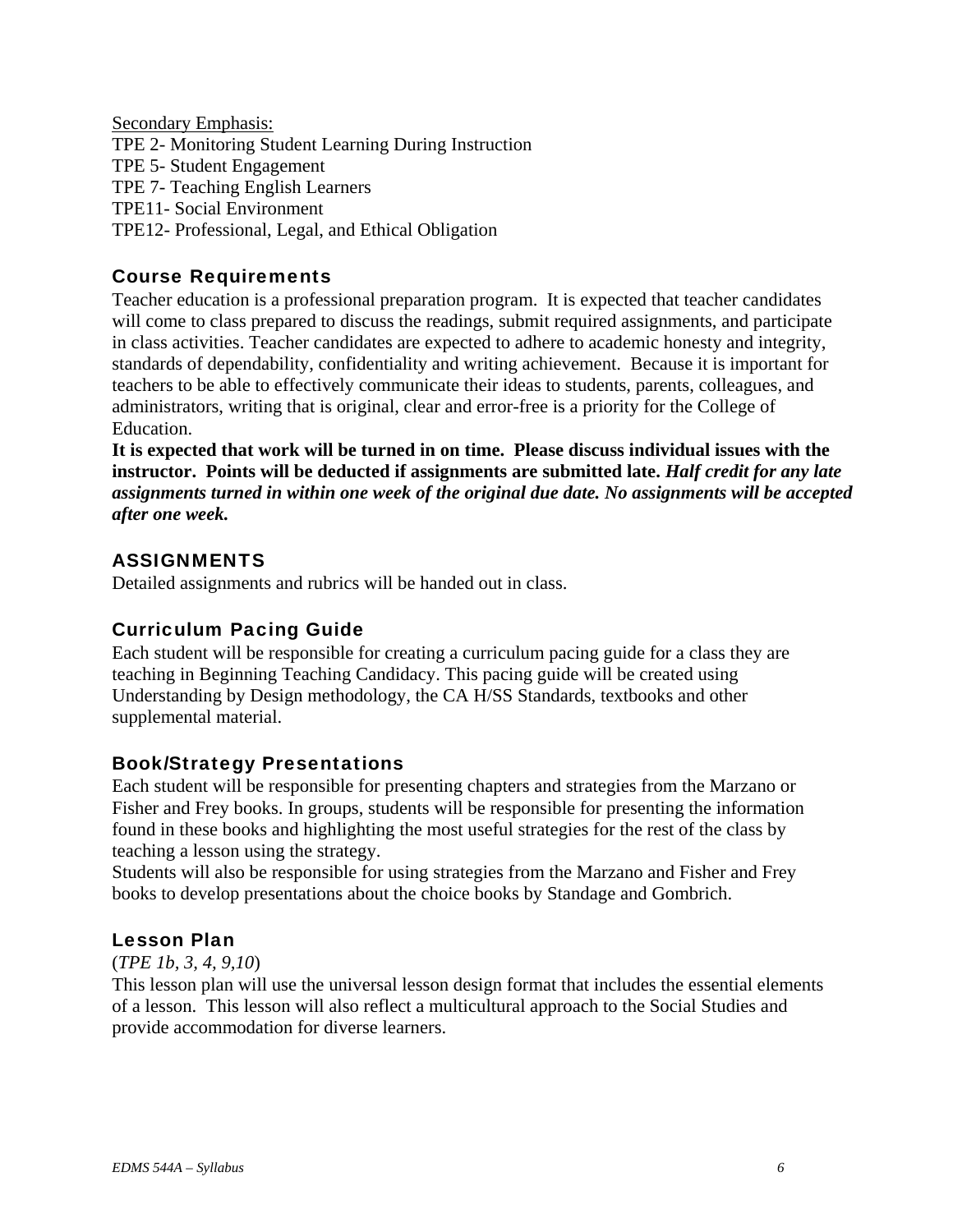# Unit Plan Outline

### (*TPE 1b, 3, 4, 9, 10*)

As with the lesson plan, this unit will include the essential elements of a unit plan. It will make distinction between goals and objectives, provide a variety of activities that build both conceptual understanding and skills. It will include at least two lesson plans that build toward the goals of the unit. It is expected that this unit will be implemented during student teaching.

# **Reflections**

### *(TPE 1b, 10)*

Each lesson, students will be asked to write reflections on the readings and class activities. These reflections will be assessed on comprehension, analysis and integration of the material. In addition, "summary reflections" in the areas of *Subject-specific Pedagogical Skills (1B) and Instructional Time (10)* will be written for inclusion and archived in Taskstream. Failure to complete any portion of Taskstream assignment will result in no credit for the course.

## Strategies Notebook

### (*TPE 1b, 3, 4, 6c, 6d*)

Students will develop a notebook of portable teaching and learning strategies that can be used for specific purposes in a variety of situations. This notebook will include categories such as thinking skills, openers, literacy skills, assessment strategies and more. Each entry will be formatted to include purposes of strategy, step-by-step implementation and reflective analysis. It should be constructed so that individual strategies can be entered and updated throughout the teacher's career. This is an on-going assignment that will be evaluated in EDSS544B – second semester.

# Professionalism

## (*TPE 12, 13*)

Each student will be assessed according to the Group Participation Rubric. This assessment will focus on collaborative skills and professional responsibilities. Because this course is part of an accredited program that leads to professional certification, students are expected to demonstrate behavior consistent with a professional career. Students must:

- Attend all class meetings
- Arrive on time just as you would at a school site. Late arrivals to and early departures from class will alter the final grade.
- Prepare carefully for class.
- Complete all assignments on time. Late assignments will receive a 20% reduction in points for each day (not each class meeting) late. Occasionally a student may be asked to revise an assignment. If so, the revised work must be submitted no later than one week after it was returned and may not be eligible for full credit. If you are absent when an assignment is due, you may submit the work via email so that it is not counted late. Receipt of the assignment will be returned by the instructor.
- Interact professionally and collaborate responsibly with your colleagues. Teacher education is a professional preparation program and students will be expected to adhere to standards of dependability, academic honesty and writing achievement.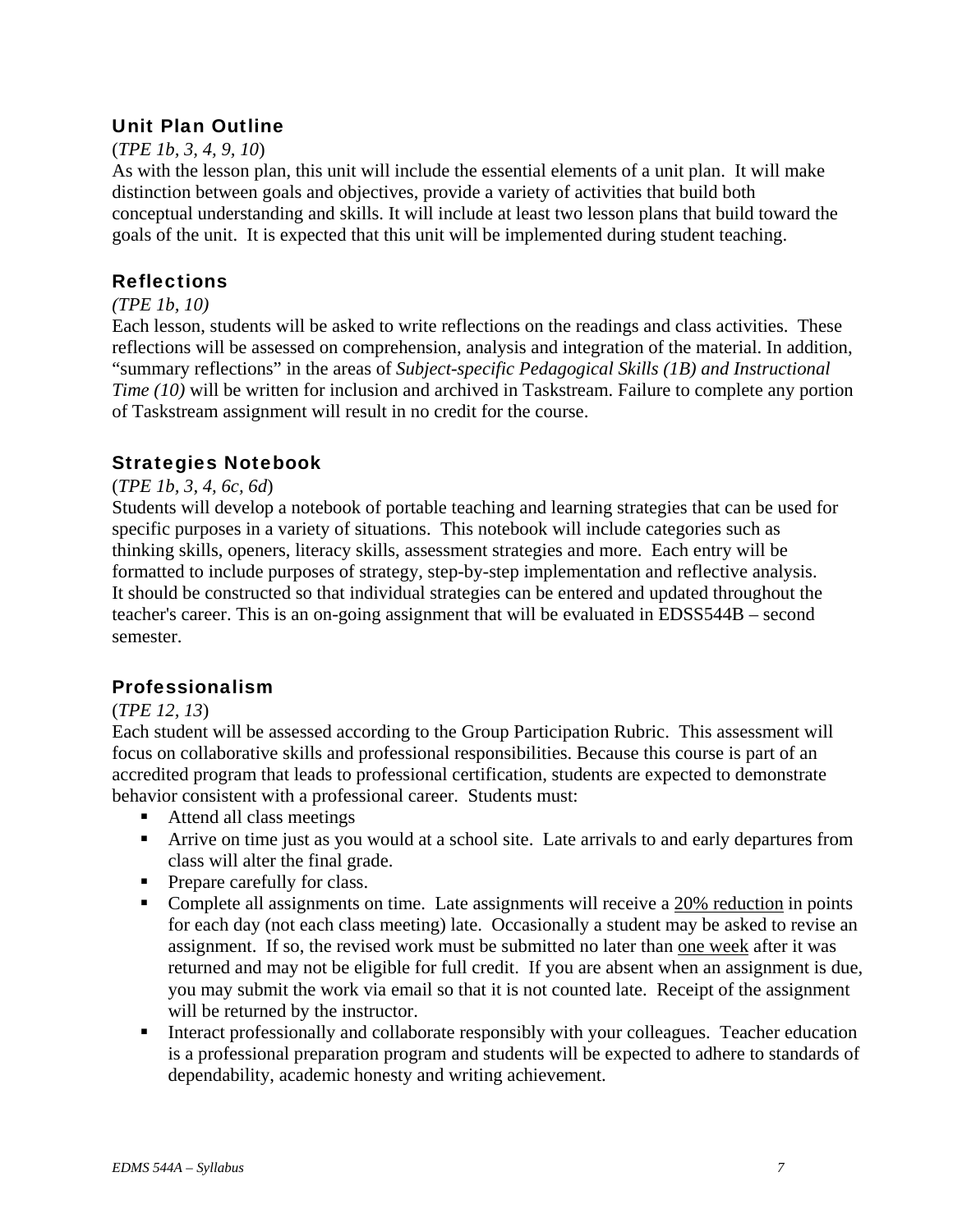# **GRADE**

| 20% |
|-----|
| 20% |
| 15% |
| 10% |
| 10% |
| 20% |
| 5%  |
|     |

# Assessment

# "A" students:

- 1. Demonstrate serious commitment to their learning, making full use of the learning opportunities available to them and searching out the implications of their learning for future use.
- 2. Complete all assignments thoroughly, thoughtfully, and punctually.
- 3. Make insightful connections between all assignments and their developing overall understanding of methods of teaching social studies and its effects on student learning; they continually question and examine assumptions in a genuine spirit of inquiry.
- 4. Always collaborate with their colleagues in professional, respectful and productive ways, enhancing each participant's learning and demonstrating personal integrity.
- 5. Show high level achievement of course goals.
- 6. Consistently complete all class preparation work and are ready to engage in thoughtful discourse.
- 7. Demonstrate responsibility to meeting attendance requirements (miss fewer than 2 classes or have fewer than 2 tardies/leave class early) See COE policy at end of syllabus.

# "B" students:

- 1. Simply comply with the course requirements and expectations.
- 2. Complete all/most assignments, usually thoroughly, thoughtfully, and punctually.
- 3. Usually connect assignments to their developing overall understanding of social studies and its effects on student learning; may be satisfied with "accepting" their learning as it's "received" without examining, very deeply, their and others' assumptions or seeking a deeper understanding of the implications.
- 4. Show reasonable achievement of course goals.
- 5. Generally collaborate with their colleagues in professional, respectful and productive ways, enhancing each participant's learning and demonstrating personal integrity.
- 6. Complete most class preparation work and are ready to engage in thoughtful discourse
- 7. Demonstrate responsibility to meeting the attendance requirements (miss fewer than three classes or have more than 3 tardies/leave class early). See COE policy at end of syllabus.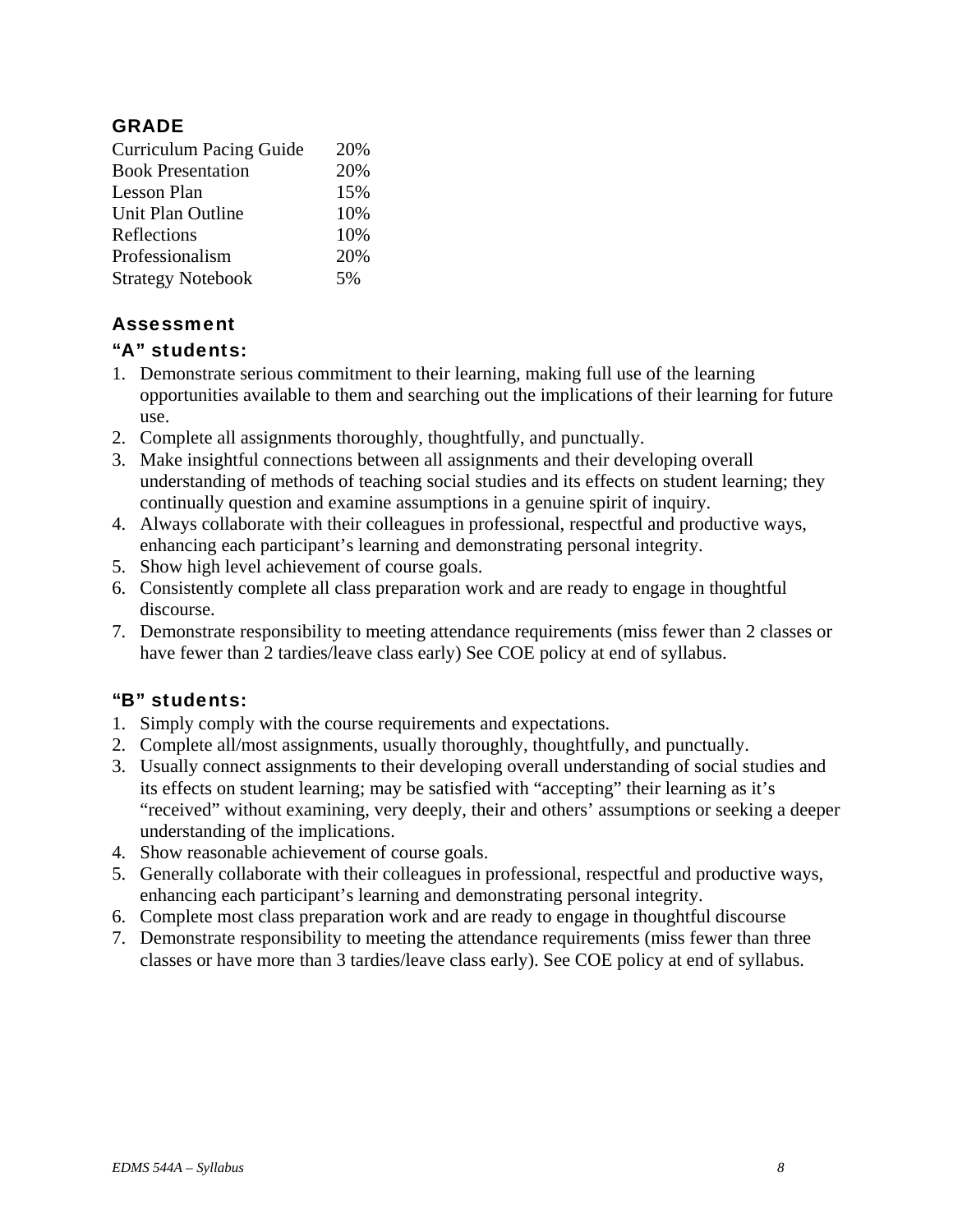# "C" students:

- 1. Demonstrate an inconsistent level of compliance to course requirements and expectations.
- 2. Complete all/most assignments but with limited thoroughness, thoughtfulness, and/or punctuality.
- 3. Make limited connections between assignments and their developing overall understanding of social studies and its effects on student learning; may not be open to examining assumptions or implications and might actually "dismiss" the role of building students' literacy skills through social studies.
- 4. Attempt but show limited progress in achieving course goals.
- 5. Collaborate with their colleagues in ways that are not always professional, respectful or productive; participants may be distracted from learning and/or personal integrity may not be demonstrated.
- 6. Complete some class preparation work and are generally under-prepared to engage in thoughtful discourse
- 7. Meet the minimum attendance requirements or have excessive tardies/leave class early. See COE policy at end of syllabus.

# "D" or "F" students:

Fail to meet the minimum requirements of a "C." The specific grade will be determined based on rate of assignment completion, attendance, etc.

In order to receive a California State Teaching Credential, you must maintain a B average in your College of Education classes and receive no lower than a C+ in any one course. A grade lower than a C+ indicates serious concern about a student's readiness for a teaching credential—significant concerns exist about his/her quality of learning, quality of work, etc. If you are concerned about meeting this requirement at any time, you should talk with your instructor.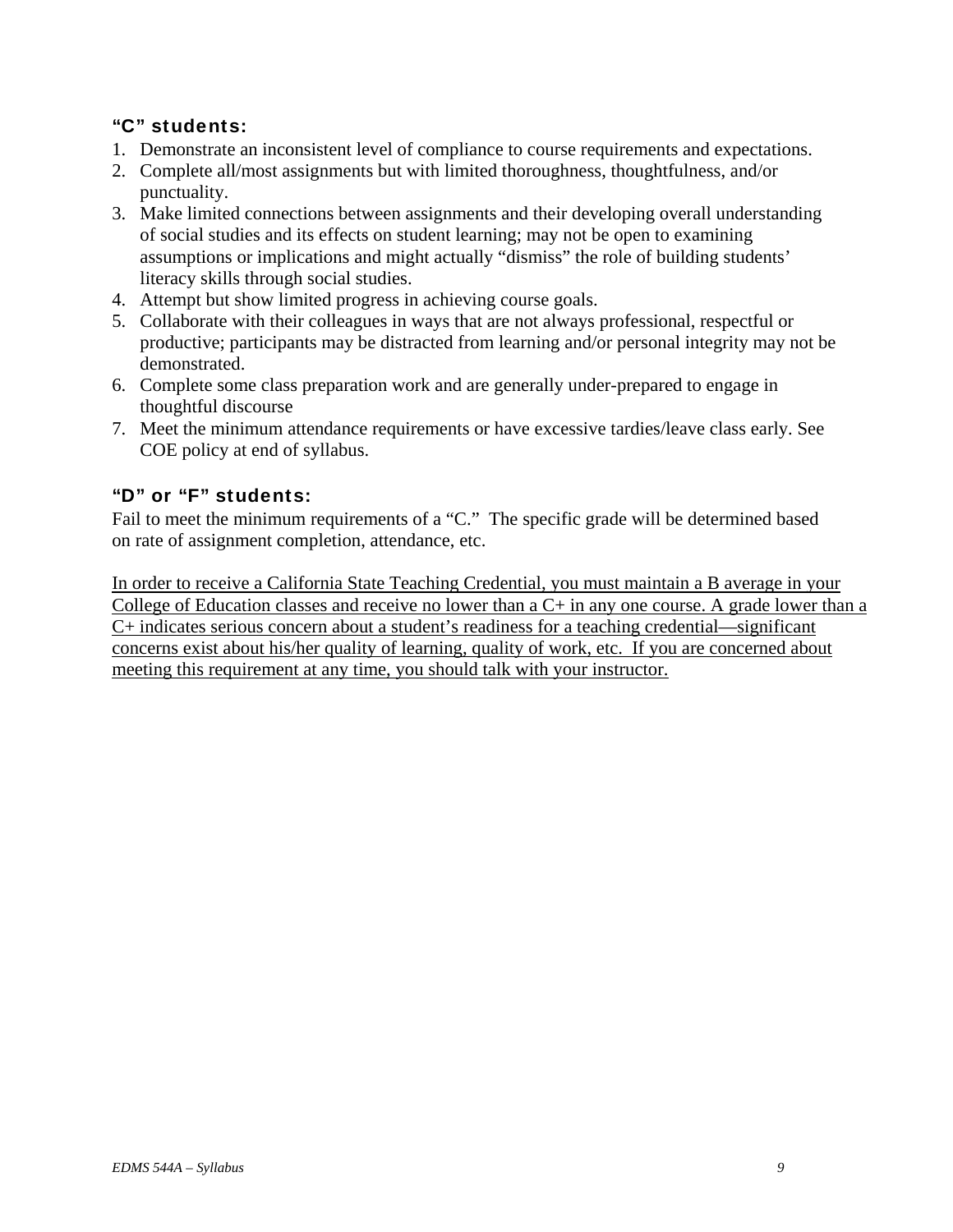### Generally Accepted Attributes of Highly Effective Teachers

(as seen in pre-service programs**)**  (Stall, 2007; Roberts and Kellough, 2000; Stone, 2002; McEwan, 2002; Baldwin, Keating and Bachman, 2003; Johnson and Johnson, 1994; COE Mission Statement, 1997)

### The following will be used as a guideline for defining each attribute:

- 1. **General classroom attendance, promptness, and participation:** is on time, respects time boundaries (breaks, etc.), regularly attends class, and actively participates.
- 2. **Attention to classroom discussion protocols** (per Epstein's Five Stage Rocket)**:** respects time limitations, recognizes and respects the perspectives of fellow classmates, gives wait time, listens actively, uses non-interruptive skills, mediates disagreements by working to understand others' perspectives and finding common ground, genuinely encourages all to participate.
- 3. **Social and cooperative skills (as illustrated in cooperative projects)**: assumes responsibility of one's roles, is open to consensus and mediation, effectively communicates ideas, attends group meetings, is dependable, respects others' ideas, expects quality work from self and colleagues, manages time effectively, uses organizational skills and leadership skills, is assertive but not aggressive, uses reflection as a means of evaluation, motivates and offers positive reinforcement to others.
- 4. **Attention to assignments:** meets time deadlines, produces quality products, responds cooperatively to constructive criticism, uses rubrics or other stipulated criteria to shape an assignment, prioritizes tasks and performs/supervises several tasks at once.
- 5. **General classroom demeanor:** is professional, creative, kind, sensitive, respectful, has a sense of humor, is supportive of fellow classmates and instructors; recognizes others' perspectives as valid and works to include all "voices" in the classroom; is aware of and responsive to issues and behaviors that might marginalize colleagues in the classroom.
- 6. **Flexibility:** is responsive when reasonable adjustments to the syllabus, curriculum, schedule, and school site assignments become necessary (common to the educational arena); can work through frustrations by problem-solving with others and not letting emotional responses dominate or impair thinking; "bounces" back easily; can work calmly under stress.
- 7. **Commitment to ensuring social justice and equity for all students:** is able to identify issues of social justice and equity in the classroom; possesses and continually develops pluralistic and divergent perspectives on educating students; holds high expectations for all learners; applies appropriate instructional strategies to ensure equal outcomes for diverse students; is willing and eager to collaborate with others, especially curriculum specialists, community leaders, and parents on preparing relevant and appropriate instructional activities, curricular units, and school structures that would provide equitable outcomes for students from different linguistic, cultural, and social economic backgrounds.
- 8. **Openness to and enthusiasm for learning:** can engage with a variety of educational ideas with an open mind and a sense of exploration; demonstrates passion for and metacognition of learning across the curriculum and within discipline areas; takes advantage of learning opportunities and seeks out additional opportunities for learning.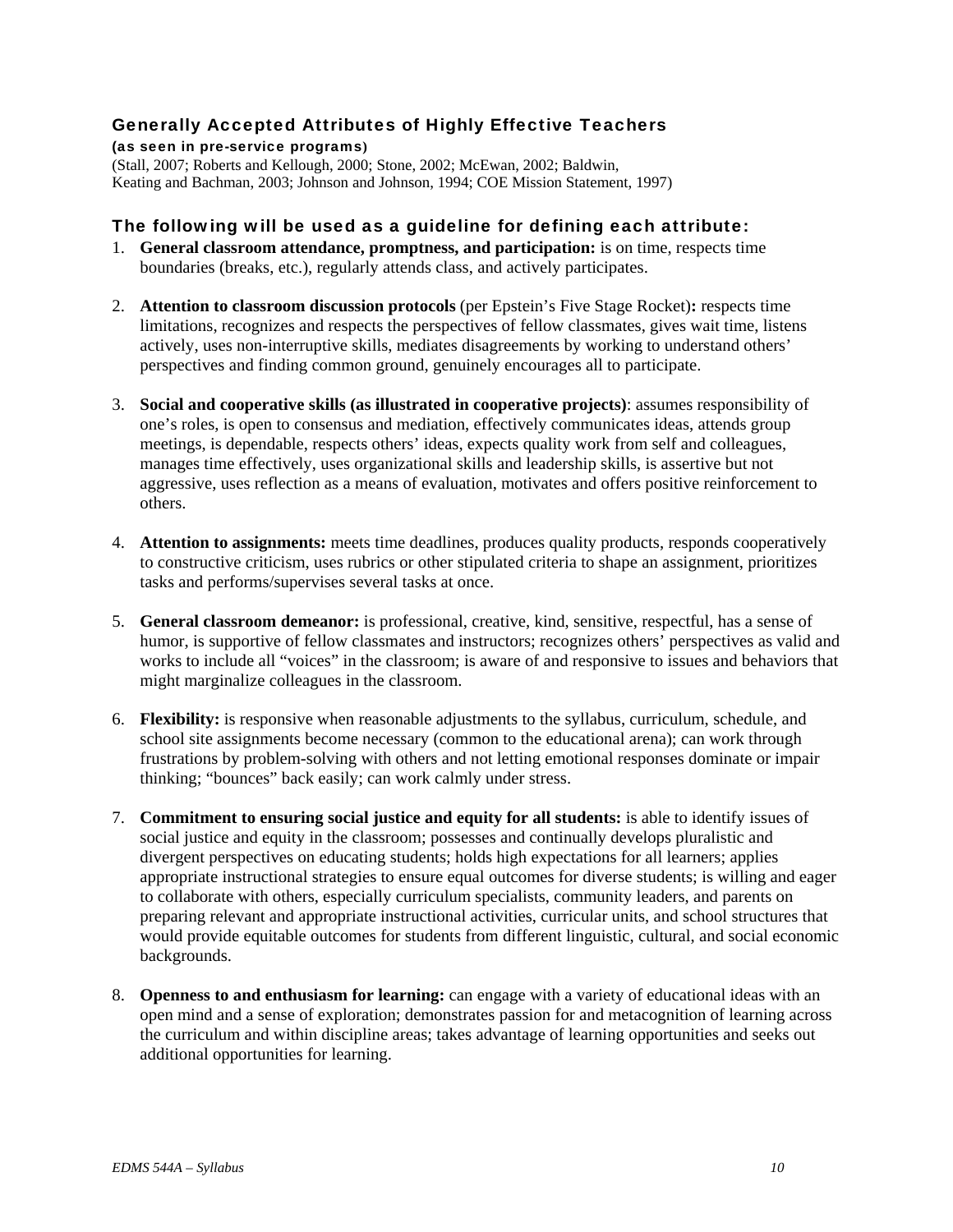# **SCHEDULE**

# **Tentative Calendar (Subject to Change)**

| <b>Date</b>                                         | <b>Topic</b>                                                                                                                                                                       | <b>Reading Assignment Due</b>                                                                                                                                                                                            | <b>Assignment Due</b>                                                                                                             |
|-----------------------------------------------------|------------------------------------------------------------------------------------------------------------------------------------------------------------------------------------|--------------------------------------------------------------------------------------------------------------------------------------------------------------------------------------------------------------------------|-----------------------------------------------------------------------------------------------------------------------------------|
| 8/30                                                | Introductions<br>Syllabus/Jumping in!<br>Why Teach Social Studies?<br>Logistics                                                                                                    | $\bullet$                                                                                                                                                                                                                |                                                                                                                                   |
| 9/13                                                | CA H/SS Standards<br>What are they? What is my<br>responsibility in teaching them?<br>How do standards fit non-<br>standard people?<br>Compare CA and National<br><b>Standards</b> | <b>CA H/SS Framework</b><br>$\bullet$<br>Peruse it, and gain a<br>general overview of<br>what is included.<br>Locate skills standards<br>vs. content standards                                                           | Bring H/SS<br>$\bullet$<br>Framework to class<br><b>Bring National</b><br>Standards to class<br>Bring choice book to<br>class     |
| 9/27                                                | Lesson Planning/Unit Planning<br>What is the big idea?<br>Understanding by<br>Design/backwards planning                                                                            | Read all chapters on<br>$\bullet$<br><b>Identifying Desired</b><br>Results (enduring<br>understandings, essential<br>questions, knowledge<br>and skills)(UBD)<br>Read Marzano Chs 1-6                                    | Bring Wiggins &<br>$\bullet$<br>McTighe<br>Understanding by<br>Design<br>Bring H/SS<br>Framework to class<br>Reader response      |
| 10/4                                                | Lesson Planning/Unit Planning<br>continued<br>Assessment and student<br>performance<br><b>Reading Strategies</b>                                                                   | Read all chapters related<br>$\bullet$<br>to assessment (UBD)<br>Reader response - more<br>$\bullet$<br>information in class<br>Read Marzano Chs 7-13                                                                    | Reader response<br>$\bullet$<br>Bring Wiggins &<br>McTighe<br>Understanding by<br>Design<br>Bring H/SS<br>Framework to class      |
| 10/23<br><b>SAT</b><br>At<br><b>SDA</b><br>Rm<br>31 | Unit/ Lesson Planning workshop<br>Planning Learning Experiences and<br>Instruction<br>Primary Sources and Oral History                                                             | Reader response - more<br>$\bullet$<br>information in class<br>Read all chapters related<br>$\bullet$<br>to planning learning<br>$\bullet$<br>experiences and<br>instruction (UBD)<br>Fisher & Frey Chs 1-5<br>$\bullet$ | Reader response to<br>$\bullet$<br>book<br>Bring textbook for<br>class you are<br>teaching<br>Bring 4 items that<br>represent you |
| 11/8                                                | Lesson Planning/Unit Planning<br>continued<br>Writing to Learn<br><b>Graphic Organizers</b>                                                                                        | Fisher & Frey Chs 6-10                                                                                                                                                                                                   | <b>Curriculum Pacing</b><br>Guide due<br>Reader response to<br>book                                                               |